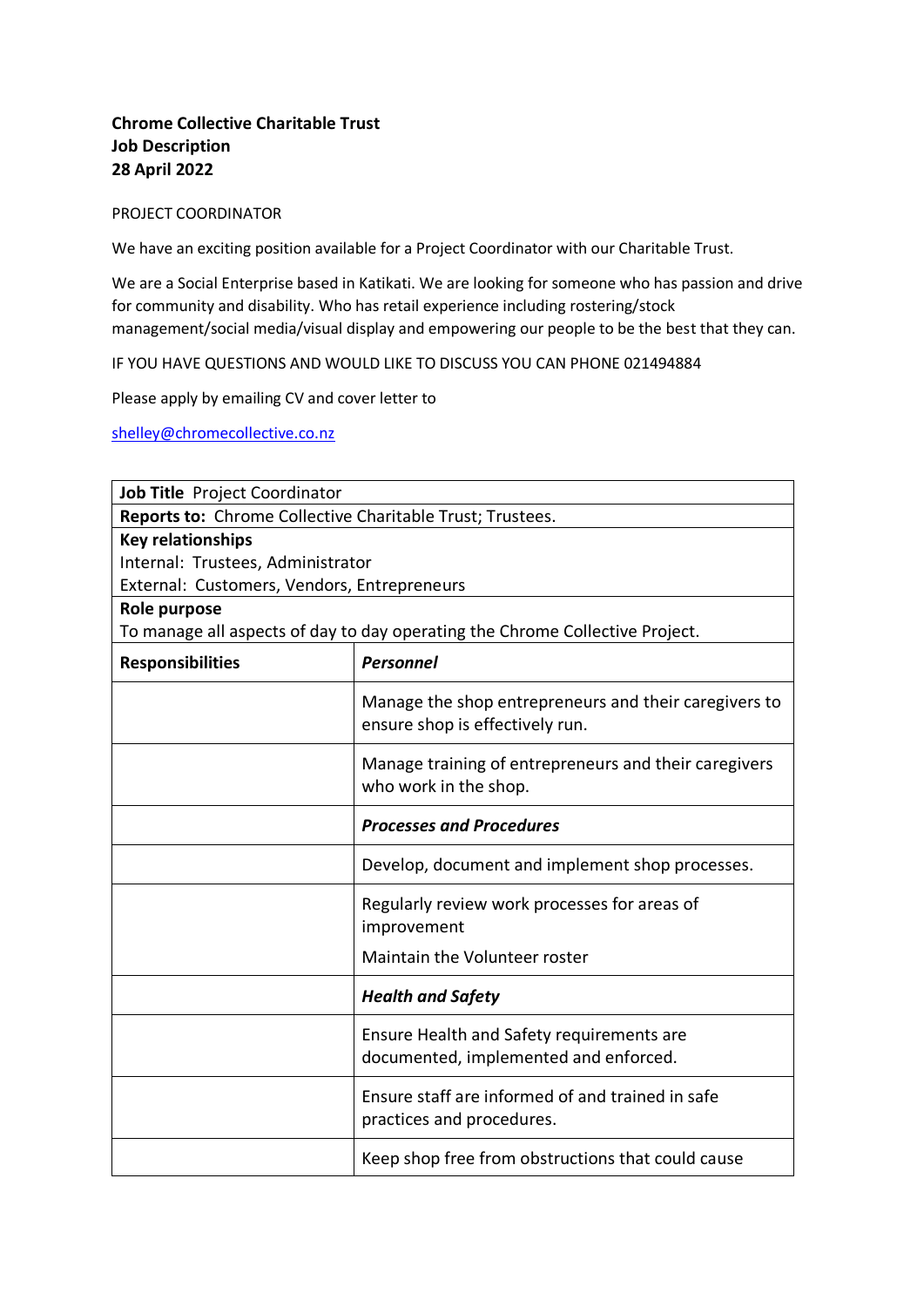| accidents or injuries.                                                                                                                             |
|----------------------------------------------------------------------------------------------------------------------------------------------------|
| <b>Promotion, Publicity and Relationships</b>                                                                                                      |
| Establish and maintain active and constructive<br>relationships with personnel within the organisation.                                            |
| Develop and maintain collaborative relationships with<br>external stakeholders.                                                                    |
| Obtain community engagement by networking and<br>projects.                                                                                         |
| Manage media, promotion, advertising and marketing<br>alongside Manager.                                                                           |
| Community participation and education                                                                                                              |
| <b>Stock Control</b>                                                                                                                               |
| Organise the vendor contracts and import vendor<br>goods into the POS system                                                                       |
| Sourcing of suppliers and products                                                                                                                 |
| Managing stock and suppliers to ensure appropriate<br>products are in the store                                                                    |
| Perform regular stocktakes to ensure system and<br>physical quantities match.                                                                      |
| Ensure shop displays are well stocked, proactively<br>restocking whenever necessary.                                                               |
| <b>Shop Appearance</b>                                                                                                                             |
| Keep shop and adjoining rooms, clean and in good<br>repair.                                                                                        |
| <b>Security</b>                                                                                                                                    |
| Manage the start and end of the day cash register<br>procedure, balancing cash, counting money and<br>security of cash from the till until banked. |
| Watch for and recognize security risks. Know how to<br>prevent or handle these situations.                                                         |
| <b>Donations and Grants</b>                                                                                                                        |
| Assist Manager with preparation of funding<br>applications as required                                                                             |